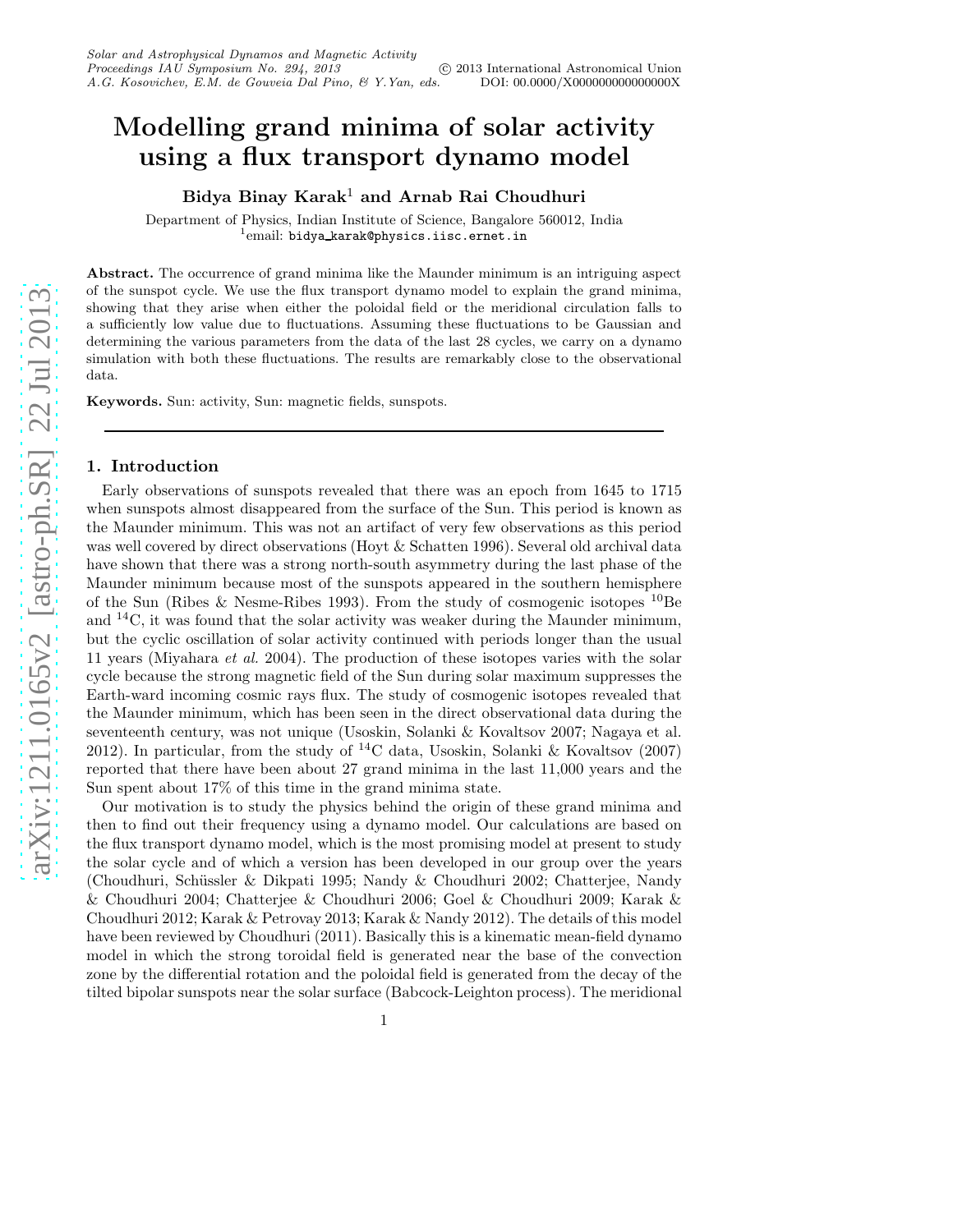circulation and the turbulent diffusivity provide the two important transport processes in this model for transporting the poloidal field from the top of the convection zone to the bottom.



<span id="page-1-0"></span>Figure 1. Theoretical Maunder minimum produced by making the poloidal field weak. (a) The butterfly diagram. (b) The smoothed sunspot number. The dashed and dotted lines show the sunspot numbers in southern and northern hemispheres, whereas the solid line is the total sunspot number. From Choudhuri & Karak (2009).

## 2. Modelling the Maunder minimum

Let us begin by looking at the possible sources of fluctuations in the flux transport dynamo model which can produce grand minima. A detailed discussion of our present understanding of the mechanisms that may cause grand minima has been reviewed by Choudhuri (2012). Therefore we are not going into the same discussion again. We believe that the possible mechanisms for producing the grand minima are the following:  $i$ ) fluctuations in the Babcock-Leighton (B-L) process that may make the poloidal field weak and  $ii)$  fluctuations in the meridional circulation that may make it slow.

Let us look at the B-L process first. In this process, the poloidal field is generated from the decay of the tilted bipolar sunspots. This is a complex nonlinear process which depends on many factors, such as tilt angles of the bipolar sunspots. It has been found that the average tilt angle varies cycle to cycle making the poloidal field different at every solar minimum from its mean value (Dasi-Espuig *et al.* 2010). While the tilts of bipolar sunspots are produced by the Coriolis force acting on the rising toroidal flux tubes (D'Silva & Choudhuri 1993), the fluctuations in the tilts presumably result from the buffeting of the flux tubes by turbulence (Longcope & Choudhuri 2002). These fluctuations in tilts introduce fluctuations in the B-L process that has been identified as a main source of irregularities in solar cycles (Choudhuri, Chatterjee & Jiang 2007; Jiang, Chatterjee & Choudhuri 2007). Several authors (Choudhuri 1992; Charbonneau, Blais-Laurier & St-Jean 2004, Passos & Lopes 2011) introduced fluctuations in the poloidal field generation process and found intermittencies resembling grand minima. We model the Maunder minimum with the assumption that the poloidal field before the Maunder minimum dropped to a very low value. All our studies are based on the flux transport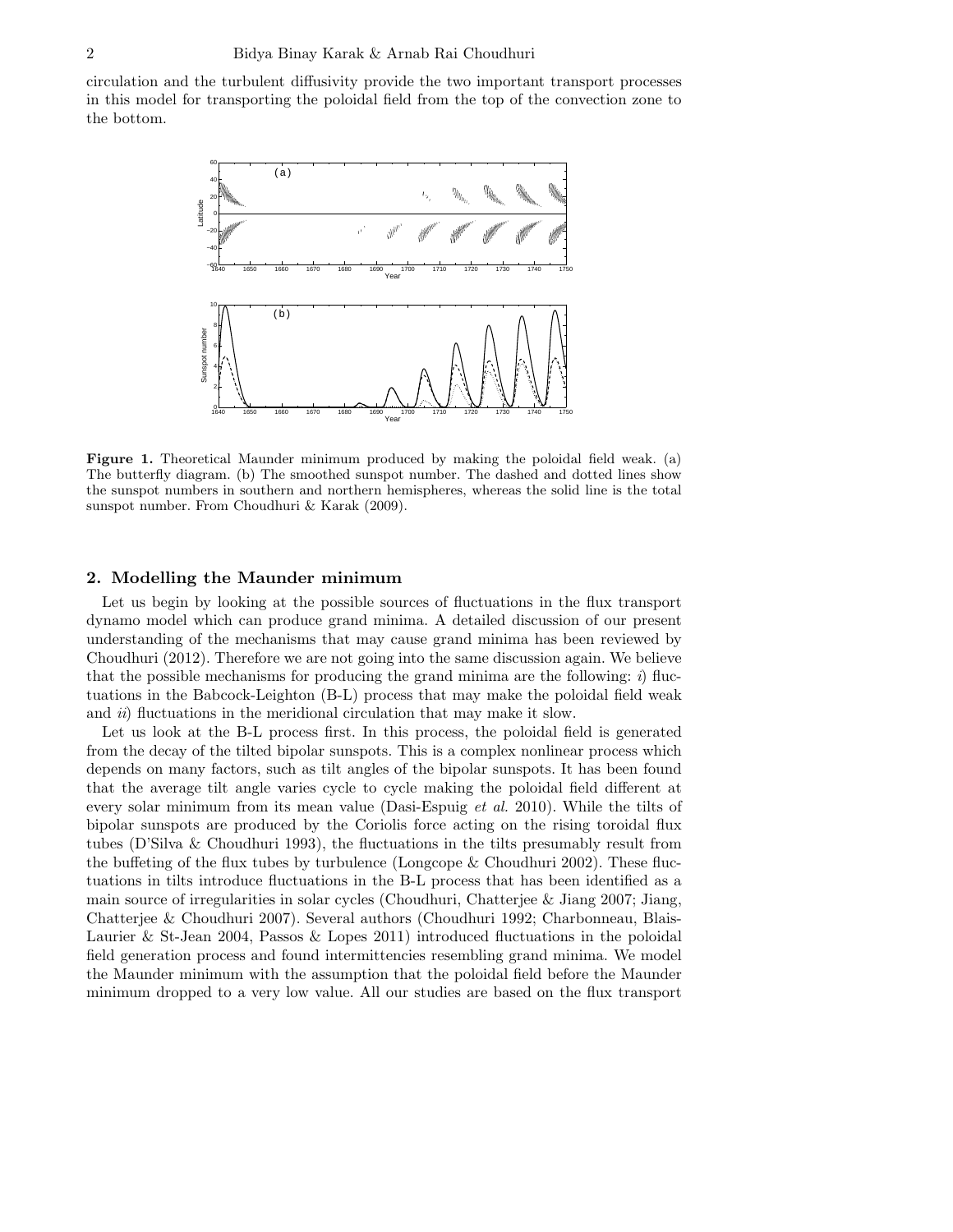

<span id="page-2-0"></span>Figure 2. (a) The solid and dashed lines show the variations of  $v_0$  (in m s<sup>-1</sup>) in northern and southern hemispheres with time. (b) Butterfly diagram during the Maunder minimum. From Karak (2010).

dynamo model presented by Chatterjee, Nandy & Choudhuri (2004), with a few parameters modified by Karak (2010). To produce the Maunder minimum, we (Choudhuri & Karak 2009) did the following. We stop the code at a solar minimum and change the poloidal field by a factor  $\gamma$ . We take  $\gamma = 0.4$  in southern hemisphere and 0.0 in northern hemisphere. After this modification in the poloidal field, we again run the model for several solar cycles. Figure [1](#page-1-0) shows the result of this procedure. Note that for the sake of comparison with the observation data, we have marked the beginning of this figure to be the year 1640. Our results successfully reproduce the north-south asymmetry in the sunspots and the sudden initiation of Maunder minimum and the gradual recovery.

The other important source of fluctuations in this dynamo model is the variations of the meridional circulation. There is no long-term observational data of the meridional circulation in the past. Therefore we do not directly know whether the meridional circulation had large variations with time. However, we know that there have been variations in the periods of solar cycles. Since the period of the flux transport dynamo strongly depends on the strength of the meridional circulation (Yeates, Nandy & Mackey 2008), we believe that the variations in the periods of the past cycles imply variations in the meridional circulation. Karak & Choudhuri (2011) used this idea to get a rough idea about the variations of meridional circulation. They also showed that such temporal variations in the meridional circulation are necessary to model the Waldmeier effect. To produce the Maunder minimum, Karak (2010) decreased the amplitude of meridional circulation rapidly to a very low value during a cycle and then, after a few years, it was increased to the usual value. By doing this, he is able to reproduce the Maunder minimum remarkably well. Figure [2](#page-2-0) shows this result. The physics of this result can be understood from Yeates, Nandy & Mackey (2008) in the following way. When we decrease the meridional circulation to a very low value, the solar cycle periods become longer and the poloidal field remains in the convection zone for longer time. There are two competing effects – i) the differential rotation gets more time to induct the toroidal field which makes the toroidal field stronger and ii) diffusion gets more time to diffuse the fields which makes the toroidal field weaker. Now, in our high diffusivity model, the latter effect (the diffusion of the fields) is more important. A sufficiently weak meridional circulation can make the toroidal field so weak that the dynamo is pushed into a grand minimum state.

## 3. Estimating the probability of grand minima

In the observation data of last 11,000 yrs, there were 27 grand minima with durations longer than about 20 yrs. Therefore the probability that a particular solar cycle triggers a grand minimum is 2.7%. Our present motivation is to see whether the existing flux transport dynamo model can give a correct value of this probability. In the previous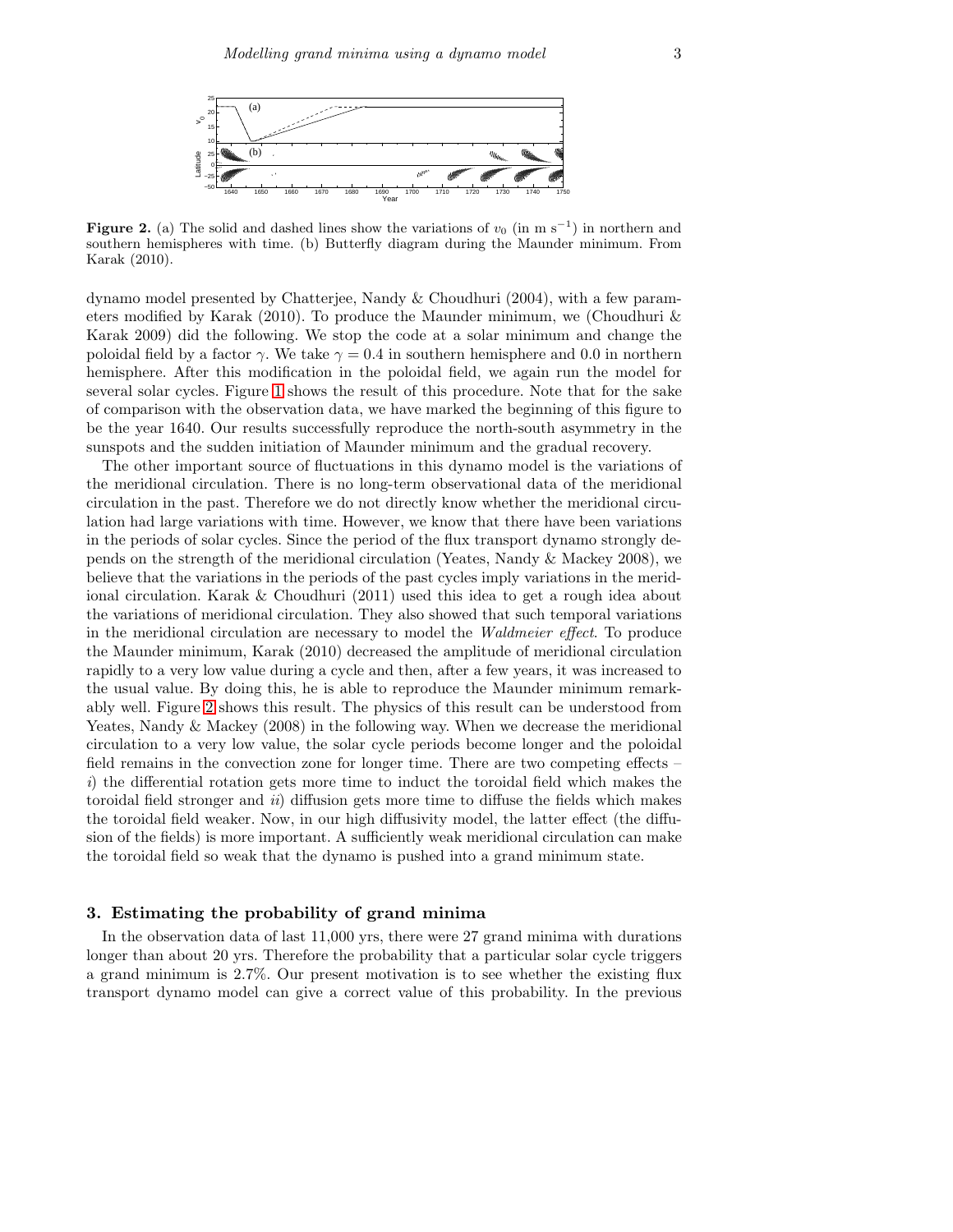

<span id="page-3-0"></span>**Figure 3.** The solid line shows the values of the meridional circulation amplitude  $v_0$  and the poloidal field scale factor  $\gamma$  which produce grand minima of duration  $\sim 20$  yrs. The parameters lying in the shaded region produce grand minima of longer duration. The dashed curves are the contours of the joint probability  $P(\gamma, v_0)$ , with the values of  $P(\gamma, v_0)$  (excluding the constant pre-factor) given in the plot. From Choudhuri & Karak (2012).

section, we have seen that the Maunder minimum can be reproduced either by decreasing the poloidal field to a very low value or by decreasing the meridional circulation to a very low value. However, instead of reducing either of these two quantities to a very low value, if we reduce both simultaneously, then we can reproduce the Maunder minimum for more moderate values of these two quantities. Karak (2010) gave the required values of the strength of the meridional circulation  $v_0$  and the strength of the poloidal field  $\gamma$  which can produce a Maunder-like grand minimum (see Fig. 6 of Karak 2010). Here we present a similar plot in Fig. [3.](#page-3-0) Parameters lying on the solid line produce grand minima of duration about 20 yrs. If the parameters lie below the solid line, then we get grand minima of durations more than 20 yrs. The shaded region in Fig. [3](#page-3-0) should, therefore, cover all the grand minima observed in the past. Now the question is how to find out the values of these  $v_0$  and  $\gamma$  in the past. Obviously there is no direct way to find out these values. We (Choudhuri & Karak 2012) got these values in indirect ways. We find the values of  $v_0$  by assuming that  $v_0$  goes inversely as the solar cycle period. Therefore, from the observed periods of the last 28 solar cycles, we get 28 data for the  $v_0$  and construct the histogram shown in Fig. [4\(](#page-4-0)a). The Gaussian fit to this histogram is shown by the solid line in Fig.  $4(a)$ . Next we find out the values of the poloidal field by assuming a perfect correlation between the peak sunspot number and the poloidal field strength of the previous cycle. Therefore we again get 28 data points for  $\gamma$  from the peak sunspot numbers of last 28 solar cycles. The histogram is shown in Fig. [4\(](#page-4-0)b), with a Gaussian fit. The joint probability density that  $v_0$  and  $\gamma$  of a cycle lie in the range  $v_0$ ,  $v_0+dv_0$  and  $\gamma$ ,  $\gamma + d\gamma$  is given by

$$
P(\gamma, v_0) d\gamma dv_0 = \frac{1}{\sigma_v \sqrt{2\pi}} \exp\left[-\frac{(v_0 - \overline{v_0})^2}{2\sigma_v^2}\right] \times \frac{1}{\sigma_v \sqrt{2\pi}} \exp\left[-\frac{(\gamma - 1)^2}{2\sigma_v^2}\right] d\gamma dv_0.
$$

By integrating the above probability density over the shaded region in Fig. [3,](#page-3-0) we get the probability of a solar cycle triggering a grand minimum as 1.3%, which is not very far from the observed value 2.7%.

# 4. Simulations of grand minima

To check whether the above simple argument about the occurrence probability of grand minima is borne out by detailed calculations, we (Choudhuri & Karak 2012; Karak  $\&$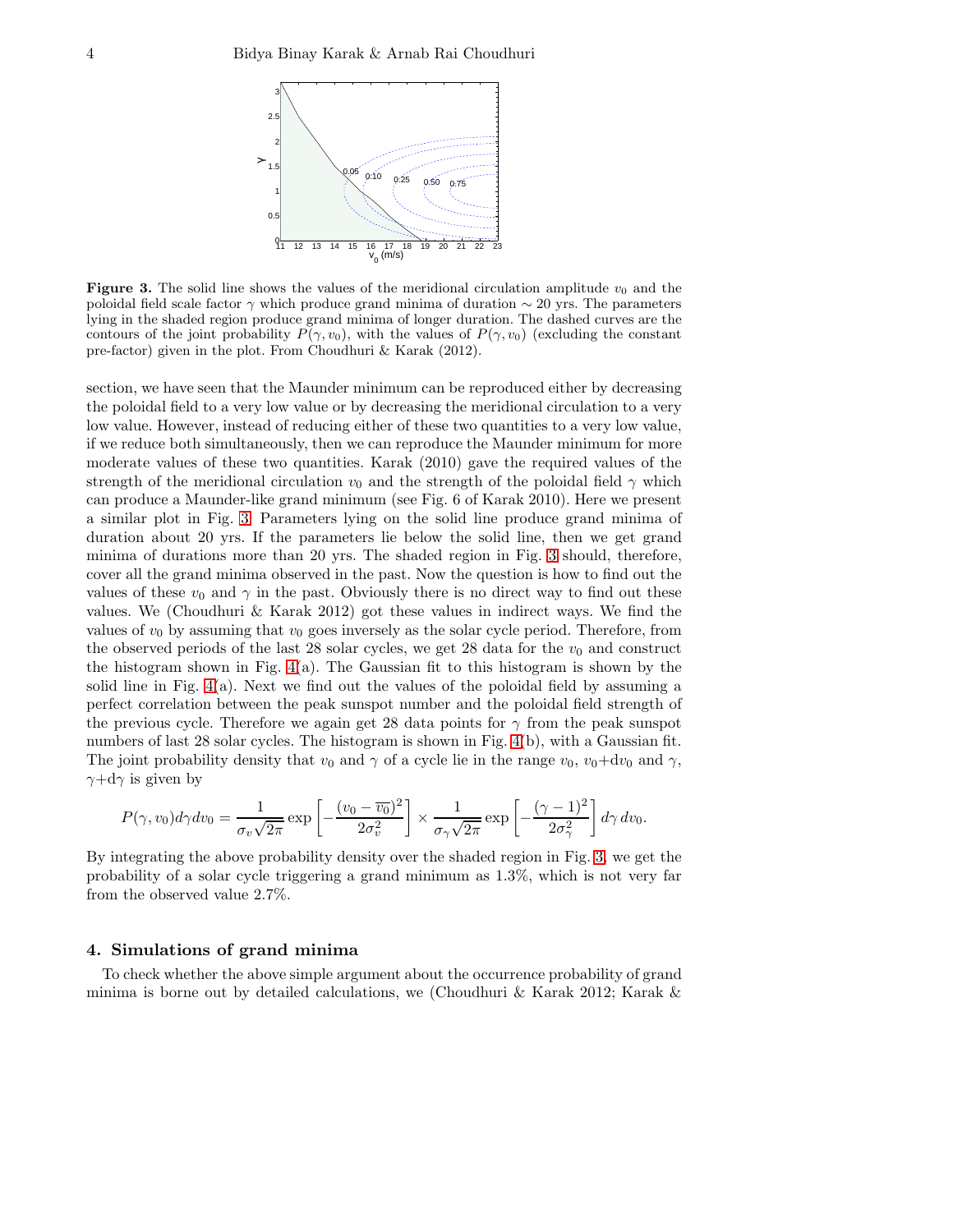

<span id="page-4-0"></span>**Figure 4.** Histograms of the derived strength of (a) the meridional circulation  $v_0$  and (b) the poloidal fieldThe solid curves are the Gaussian functions with means and standard deviations  $23 \text{ m s}^{-1}$  3.34 m s<sup>-1</sup> in (a) and 1 and 0.35 in (b). From Choudhuri & Karak (2012).

Choudhuri 2013) have carried out extensive simulations with our dynamo model. We introduce stochastic fluctuations both in the poloidal field and the meridional circulation. To introduce fluctuations in the poloidal field, we change the poloidal field by the factor  $\gamma$ above  $0.8R_{\odot}$  at every solar minima (for details see Choudhuri, Chatterjee & Jiang 2007), whereas to introduce fluctuations in the meridional circulation, we change  $v_0$  everywhere in the model after a certain coherence time of 30 yrs. We choose the fluctuation levels of the poloidal field and the meridional circulation according to their distributions shown in Fig. [4.](#page-4-0) A result of a typical run of 11,000 yrs is shown in Fig. [5.](#page-4-1) In this particular run, we get 28 grand minima. We have carried out several simulations with different realizations of the random numbers for the poloidal field and the meridional circulation, finding that the numbers of grand minima in all simulations lie in the range 24-30 remarkably close to the observed number 27. Another important result we find is that the Sun spent about 10–15% of the total time in grand minima state which is close to the observed value 17%. We have also checked how the results change with the coherence time of meridional circulation by performing several simulations with varying coherence time. We have seen that when we take the coherence time less than about 15 yrs, the number of grand minima becomes considerably less.



<span id="page-4-1"></span>Figure 5. The durations of grand minima indicated by vertical bars at their times of occurrence in a 11,000 yr simulation. This is the result of a particular realization of random fluctuations that produced 28 grand minima. From Choudhuri & Karak (2012).

One important point to note is that the B-L process may not work during grand minima, since very few sunspots appear during those times. Therefore the question remains unclear how the Sun recovers from a grand minimum after entering one. We believe that the turbulent  $\alpha$  effect originally proposed by Parker (1955) might be a good candidate for generating a weak poloidal field and this could eventually pull the Sun out of the grand minimum. Since the detailed nature of this  $\alpha$  effect is unclear, our first calculations described here use the same B-L  $\alpha$  all the time. However our future work (Karak & Choudhuri 2013) explores this issue.